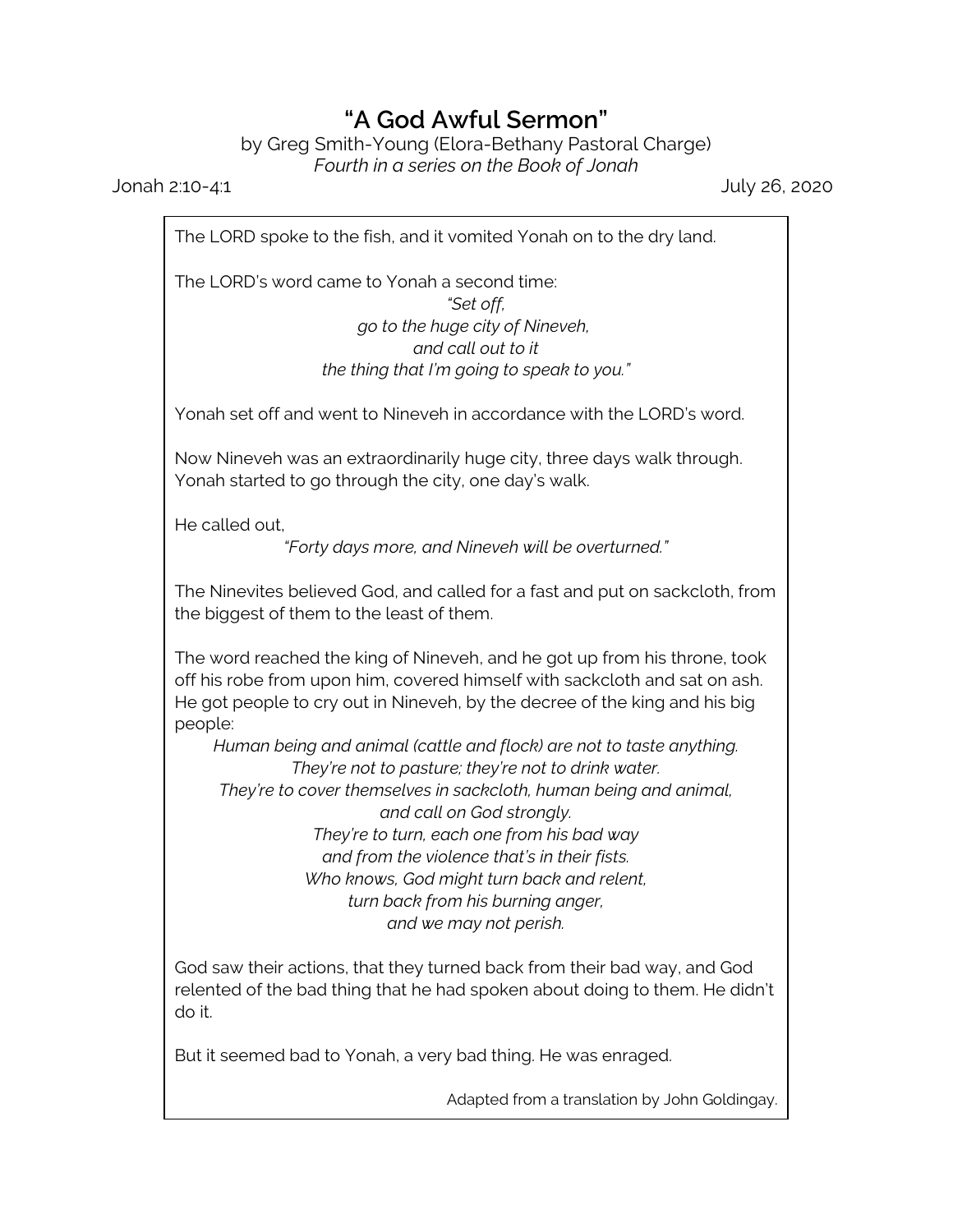It was short. That's one good thing about it. Very short. Besides that, though, Jonah's sermon was awful.

*Forty days more, and Nineveh will be overturned!*

He gives them no hint about why. Offers no hope of salvation, just destruction. Makes no mention of the LORD at all. I've heard and done bad sermons. This is awful!

When GOD first sent Jonah to Nineveh, the prophet took off the other way, for Tarshish. I bet he imagined he could preach great there. Picture it! After services at First Tarshish United Church, folks would line up to shake his hand. "Great sermon, Jonah!"

Wherever Tarshish was. All that matters was that it was far away, over there somewhere. It's easy to imagine everything perfect in a place that's nowhere in particular.

GOD didn't let Jonah get far, and now has sent him again. To Nineveh.

Unlike Tarshish, Jonah knows all about that place. So he gives them a God-awful sermon.

It was an awful place.

II Something's peculiar about this Jonah story.

In Jonah's day, Nineveh it wasn't much. It was just a provincial capital in the Assyrian empire. A bit like Winnipeg. Anyone afraid of Winnipeg? Besides, the Assyrian empire had fallen on hard times.<sup>1</sup>

In the decades after Jonah, though, things took off. They "Made Assyria Great Again." Nineveh grew in size, splendour and power. King Sennacherib made it magnificent, and the empire's capital. After him Esarhaddon (these kings had great names) made Assyria the biggest empire in the world. Then, Ashurbanipal.

<sup>1</sup> John H. Walton, "Jonah" in John H. Walton (general editor), Zondervan Illustrated Bible Backgrounds Commentary (Grand Rapids, MI: Zondervan, 2009), 5:102.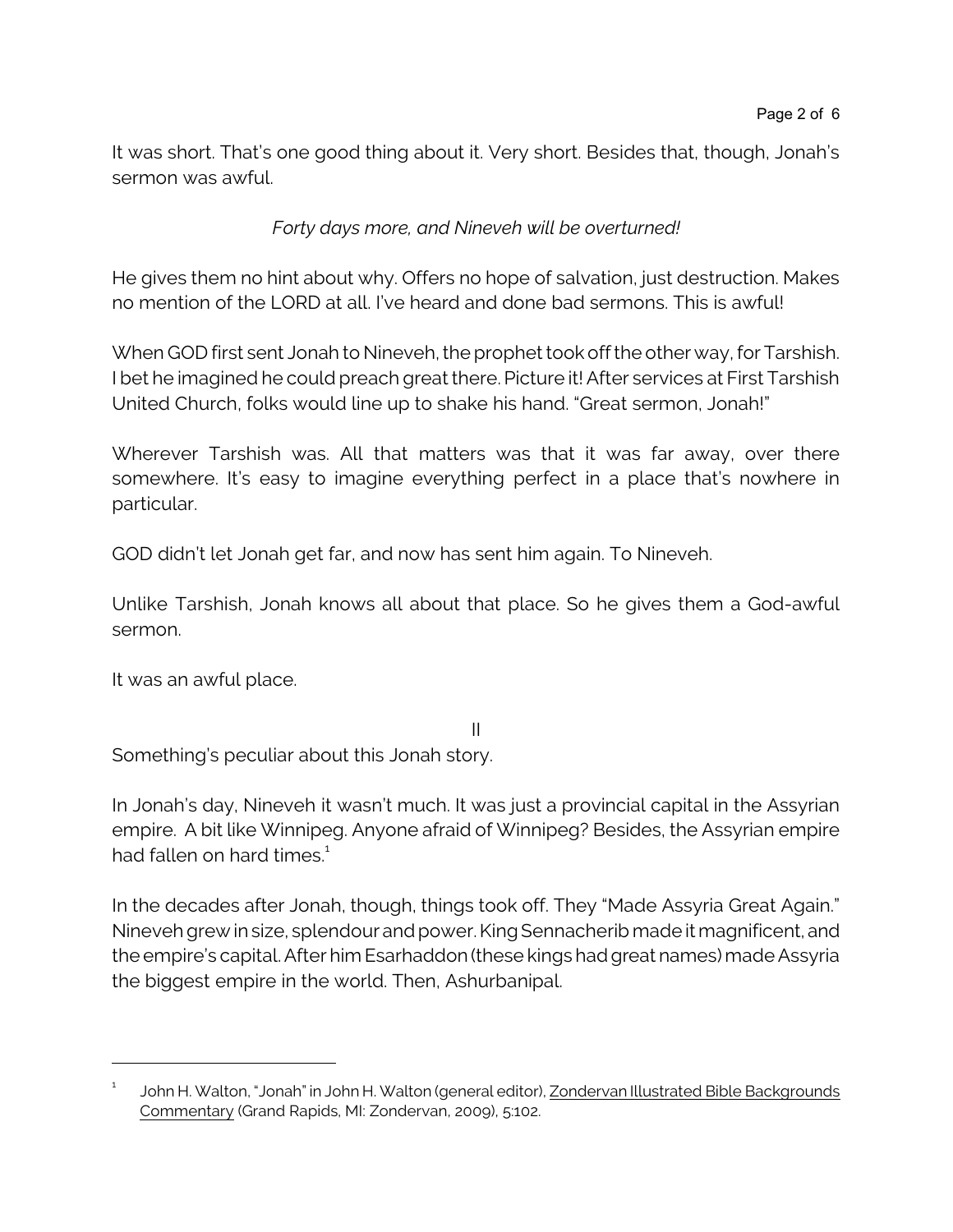After him, the empire crumbled. Nineveh itself was eventually destroyed.<sup>2</sup>

You need to know something else too. Off to the west, Israel, the country of GOD's People, had split in two. The smaller, southern part, they called it "Judah." The northern kingdom was most of Israel, so that's what they continued to call it. Jonah was from Israel.

When Assyria was getting great again, it pressed against these two kingdoms. Little Judah payed Assyria off and submitted. Bigger Israel, however, got crushed and destroyed.

But all this time, when Nineveh was an "extraordinarily huge city" was after Jonah's day.  $Hmm<sup>3</sup>$ 

III

I figure it like this. Jonah's story was written long after Jonah, after Assyria destroyed Israel, even after Assyria and its capital Nineveh had themselves become memories.

GOD inspired this storytelling.<sup>4</sup> Let's imagine a long-ago prophet (let's say, Jonah) gets sent by GOD to where he does not want to go. He runs the other way. So GOD gives him the craziest adventure (including a giant fish that smells like death), then sends him again.

Imagine GOD sends him, to the worst place we can imagine. That's right, Nineveh. A place that, we now know, was the capital of the world's mightiest empire. An empire that, we now know, was ruthless and brutal, proficient in massacre, torture, and genocide. An empire that, we now know, ravaged Jonah's Israel, crushed its cities, and struck from history 10 of the 12 tribes of GOD's People.

Imagine GOD sending someone to a place like that! He runs away. GOD still gets him there, this most-reluctant prophet. To deliver a terrible message, all gloom and doom. Not a crowd-pleaser!

<sup>2</sup> Philip Cary, Jonah. Brazos Theological Commentary on the Bible (Grand Rapids, MI: Brazos, 2008), 35.

<sup>3</sup> Walton offers that Jonah was in fact sent to Nineveh when it was "one of the provincial centers of a struggling nation." However, I think the evidence within the story suggests a city much more epic in consequential than that.

<sup>4</sup> I don't believe "Jonah" to be a historic account of actual events, but rather a short-story satire written much later (perhaps after the Judeans returned from their exile in Babylon). However, this is still a God-inspired story. God can use a variety of literary genres to speak to God's People.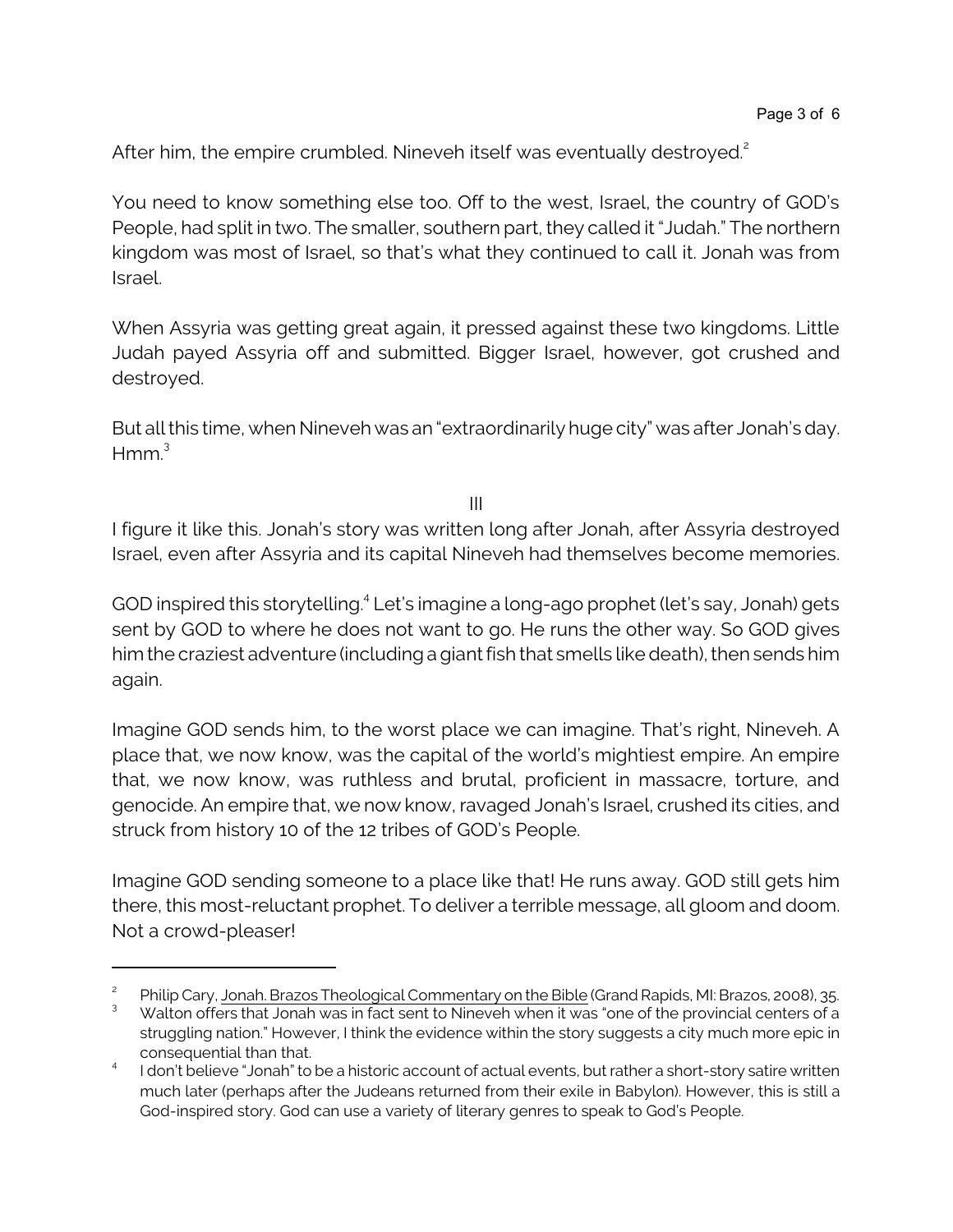No wonder this Jonah character gives those Ninevites such a half-hearted effort, the bare minimum or even less. This God-awful sermon.

IV

Then God says, "Watch this!"

That old fish? Forget it. This is the greatest miracle in the whole story of Jonah.<sup>5</sup>

The Ninevites hear Jonah's awful sermon, and they believe God.

They have no idea about the LORD God of Israel, the Creator of all things, the Giver of all life, the Judge of all nations. They couldn't care less about teeny, tiny Israel. They have their own great gods: Ashur, Nergal, Shamash, Ninurta, Ishtar, Tammuz, Nisroch, Nabiu. Nineveh is full of their temples. $^6$  Jonah never tells them of the LORD God, the only true god. But that's Who they cry out to.

They fast, denying themselves food. They put on rough-clothed grieving clothes, denying themselves comfort.

It's a popular outpouring of grief and repentance. A miracle!

The king — it doesn't matter which one it was — hears about it. He rules with absolute power, god-like. Yet this time, he follows his people. His orders ratify what they're already doing.

And he goes further. Assyria is very rich. He shuts down the economy (that's what all that stuff about livestock is about).<sup>7</sup> Assyria is very violent. He orders widespread disarmament "from the violence that's in their fists."

The great empire falls . . . to its knees. The great city overturns . . . from its evil ways.

Jonah's God-awful sermon? It turns out to be unimaginably successful.

This prophet, sent by GOD, does pretty much everything wrong. This city, evil before

<sup>5</sup> Cary, 110.

<sup>6</sup> Wikipedia contributors, "Nineveh," Wikipedia, The Free Encyclopedia, https://en.wikipedia.org/w/index.php?title=Nineveh&oldid=969328753 (accessed July 23, 2020).

<sup>7</sup> Cary, 116ff.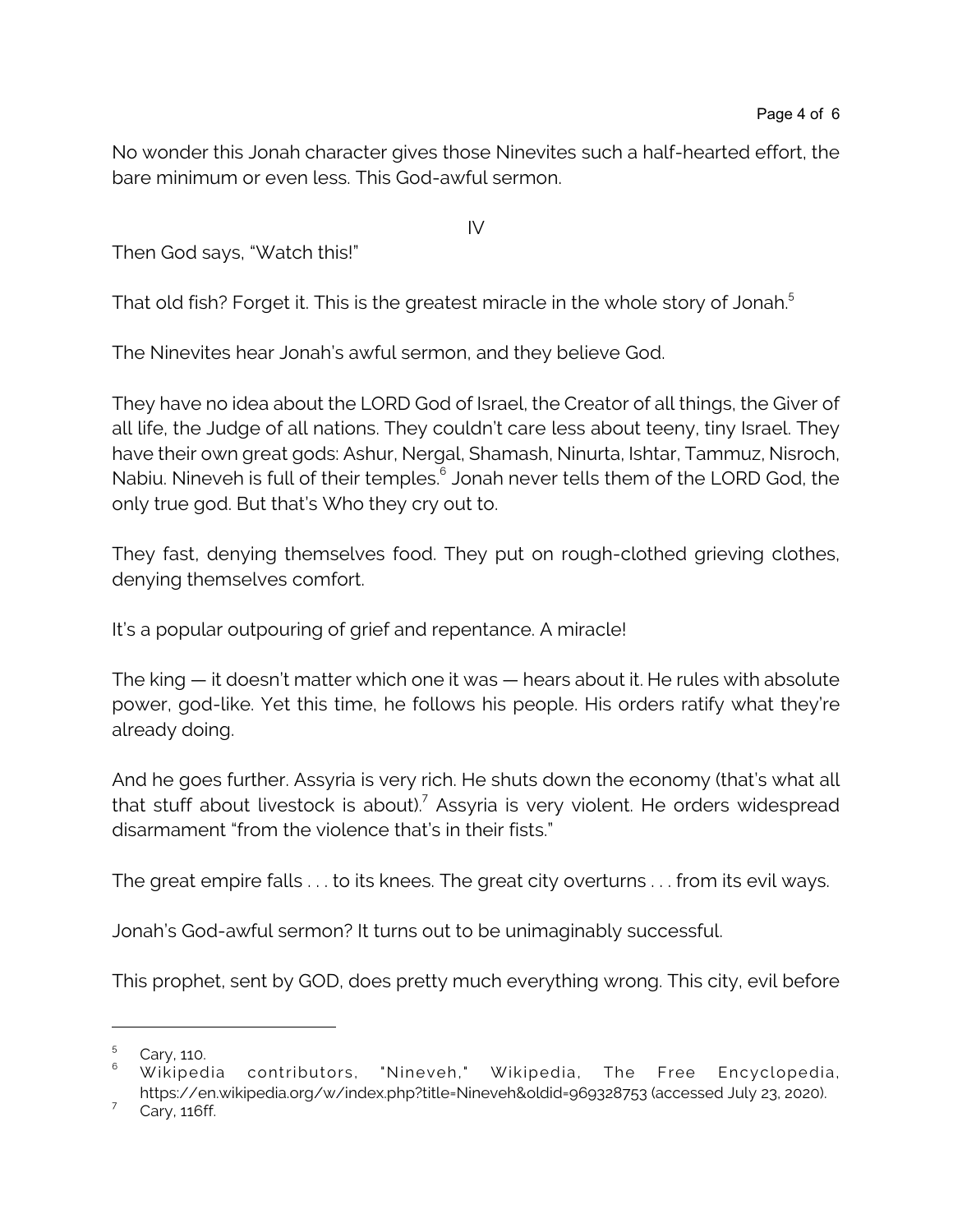GOD, does everything astonishingly right!

That's the satire! That's the surprise!

And that's us.

Sailing along. Thinking you're heading as far from God as you can. Then, suddenly, a Divinely-conjured gale starts punching. Heaven-sent storm starts swinging. Awe-full! But almost before you can say, "Man overboard!" a crew of ungodly sailors from anywhere and everywhere are on their knees, celebrating GOD! You were sure you'd left God behind. Surprise!

V

Going under. Certain you are dead. Then, suddenly, a Holy terror from the deep chomps down on you, then holds you in the depths of what feels like hell, imprisons you in a stomach-shaped coffin, then throws you up. Awe-full! But stuck in the middle, you rediscover the glory of GOD, who is your Saviour! You were sure God had left you behind. Surprise!

Trudging through the streets. The last place you want to be. A slurry of evil sludges through the gutters. Sneersofhatredglareandscowl. The words "God-Forsaken" seem scrawled on every street sign. Awe-full. You do your bit, as tiny as you can make it. Then, you get out. But God stays. In fact, God has always been there. Yes, even there. Soon their heads are buried in their tears, hoping in God more than you ever have.

Surprise!

VI

It humbles me, and also comforts me, that a guy like Jonah could preach such an awful sermon . . . and see such an extraordinary impact. I see what GOD does with even our worst efforts, and I am "God awe-full" . . . full of awe for GOD.

What's GOD doing through you. You might think you have too little to offer. Well, you can't do much worse than Jonah. Look what GOD did through him!

It challenges me, and also encourage me, that a place like Nineveh can be such a moral mess, a terrible den of evil, cruelty, oppression, and destruction . . . and see such a profound change. I see what GOD does with even our worst places, and I am full of awe for God.